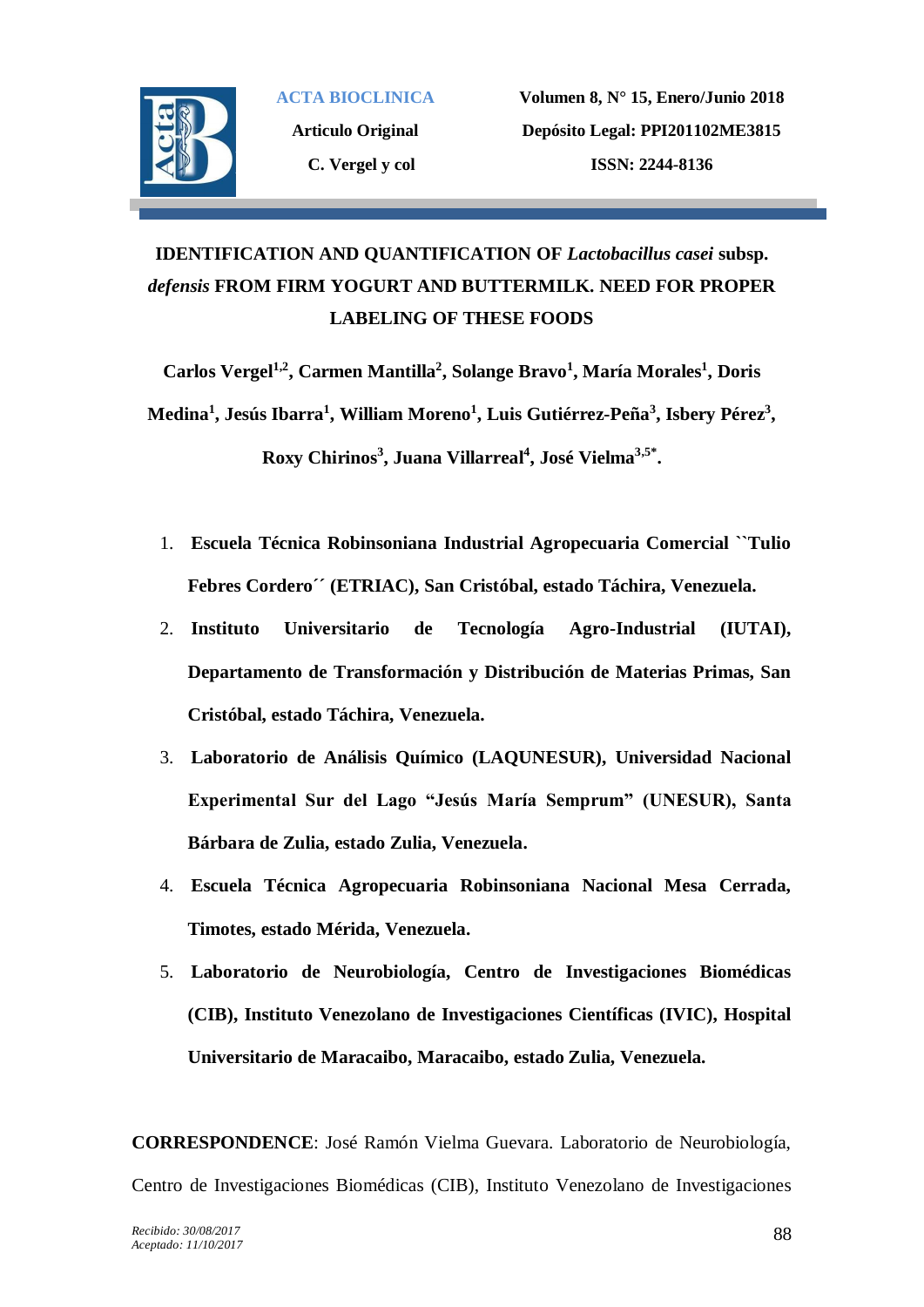

**Articulo Original C. Vergel y col**

**Volumen 8, N° 15, Enero/Junio 2018 Depósito Legal: PPI201102ME3815 ISSN: 2244-8136**

Científicas (IVIC), 9° Piso, Hospital Universitario de Maracaibo, Avenida Goajira/SN, Maracaibo, estado Zulia, Venezuela. Phone: +58261-3231795.

**E-mail**: [joravig@yahoo.com](mailto:joravig@yahoo.com)

## **ABSTRACT**

In order to identify and quantify *Lactobacillus casei* subsp. *defensis* from milk samples in the San Cristóbal city, Táchira State, a strategy of: biochemistry phenotyping, Gram staining, bile resistance, pH resistance, and viability of the strain in a food were realized. Both in Venezuela and the rest of the world the presence of lactic acid bacteria in yogurt (active and viable) in no fewer than  $10^6$  CFU/g of product it is accepted. With respect to liquid sweet whey and sweet whey powder the COVENIN standard (3495:1999) does not provide the required number of *Lactobacillus*. We verify the presence of *L. casei* subsp. *defensis* in a range of  $11.0x10^8$ -1.0x10<sup>12</sup> and  $6.2x10^9$ - $1.0x10^{12}$  CFU/mL from firm yogurt and buttermilk respectively in the selected period (0-15 days). Is necessary the inclusion of molecular tools such as the polymerase chain reaction (PCR) to characterize unequivocally of the subspecies identified by the large number of beneficial effects on human health of *L. casei* subsp. *defensis* included in these foods. In Venezuela, the labeling of these products only describes "probiotic mixture" in the case of buttermilk and fermented milk only *Lactobacillus bulgaricus* and *Streptococcus thermophylus* were used in yogurt.

**Keywords**: yogurt, buttermilk, immunity, COVENIN standard, functional food, probiotic, *Lactobacillus casei* subsp. *defensis*.

# **IDENTIFICACIÓN Y CUANTIFICACIÓN DE** *Lactobacillus casei* **subsp.** *defensis* **DE YOGUR FIRME Y SUERO DE LECHE. NECESIDAD DE CORRECTO ETIQUETADO DE ESTOS ALIMENTOS**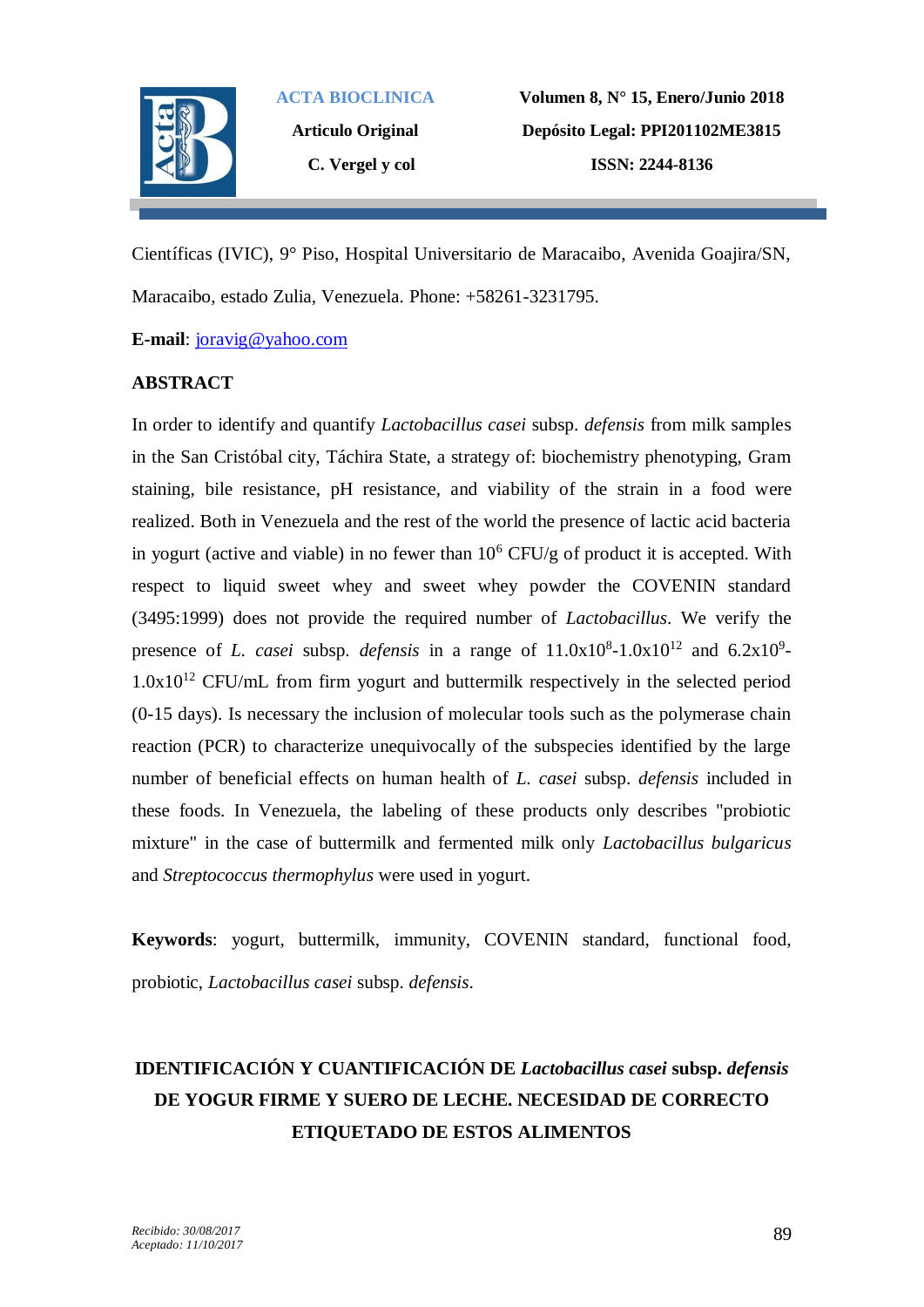

**Articulo Original C. Vergel y col**

**Volumen 8, N° 15, Enero/Junio 2018 Depósito Legal: PPI201102ME3815 ISSN: 2244-8136**

### **RESUMEN**

Con el objetivo de identificar y cuantificar *Lactobacillus casei* subsp. *defensis* a partir de muestras de leche en la ciudad de San Cristóbal, estado Táchira, se realizó una estrategia de fenotipificación bioquímica, tinción de Gram, resistencia a la bilis, resistencia al pH, y la viabilidad de la cepa en alimentos. Tanto en Venezuela y el resto del mundo la presencia de bacterias de ácido láctico en el yogur (activo y viable) en no menos de 10<sup>6</sup> UFC/g de producto se acepta. Con respecto al suero dulce líquido y de suero dulce en polvo, la norma COVENIN (3495: 1999) no proporciona el número requerido de *Lactobacillus*. Nosotros verificamos la presencia de *L. casei* subsp. *defensis* en un rango de  $11.0x10^{8} - 1.0x10^{12}$  y  $6.2x10^{9} - 1.0x10^{12}$  CFU/mL de yogur firme y suero de leche respectivamente, en el período seleccionado (0-15 días). Es necesario la inclusión de herramientas moleculares tales como la reacción en cadena de la polimerasa (PCR, acrónimo en inglés) para caracterizar de forma inequívoca la subespecie identificada, por el gran número de efectos benéficos sobre la salud humana de *L. casei* subsp. *defensis* incluido en alimentos. En Venezuela, el etiquetado de éstos productos solo describe "mezcla de probióticos" en el caso de suero de leche y para leche fermentada solamente *Lactobacillus bulgaricus* y *Streptococcus thermophylus* son utilizados en el yogur.

**Palabras claves**: yogur, suero de leche, normas COVENIN, inmunidad, alimentos funcionales, probióticos, *Lactobacillus casei* subsp. *defensis*.

### **INTRODUCTION**

The rich biodiversity of species within the intestinal ecosystem facilitates the life and development of the whole,

which includes not only the microbiota, but also the human host. For a number of bacterial species, the whole is essential for life: unicellular organisms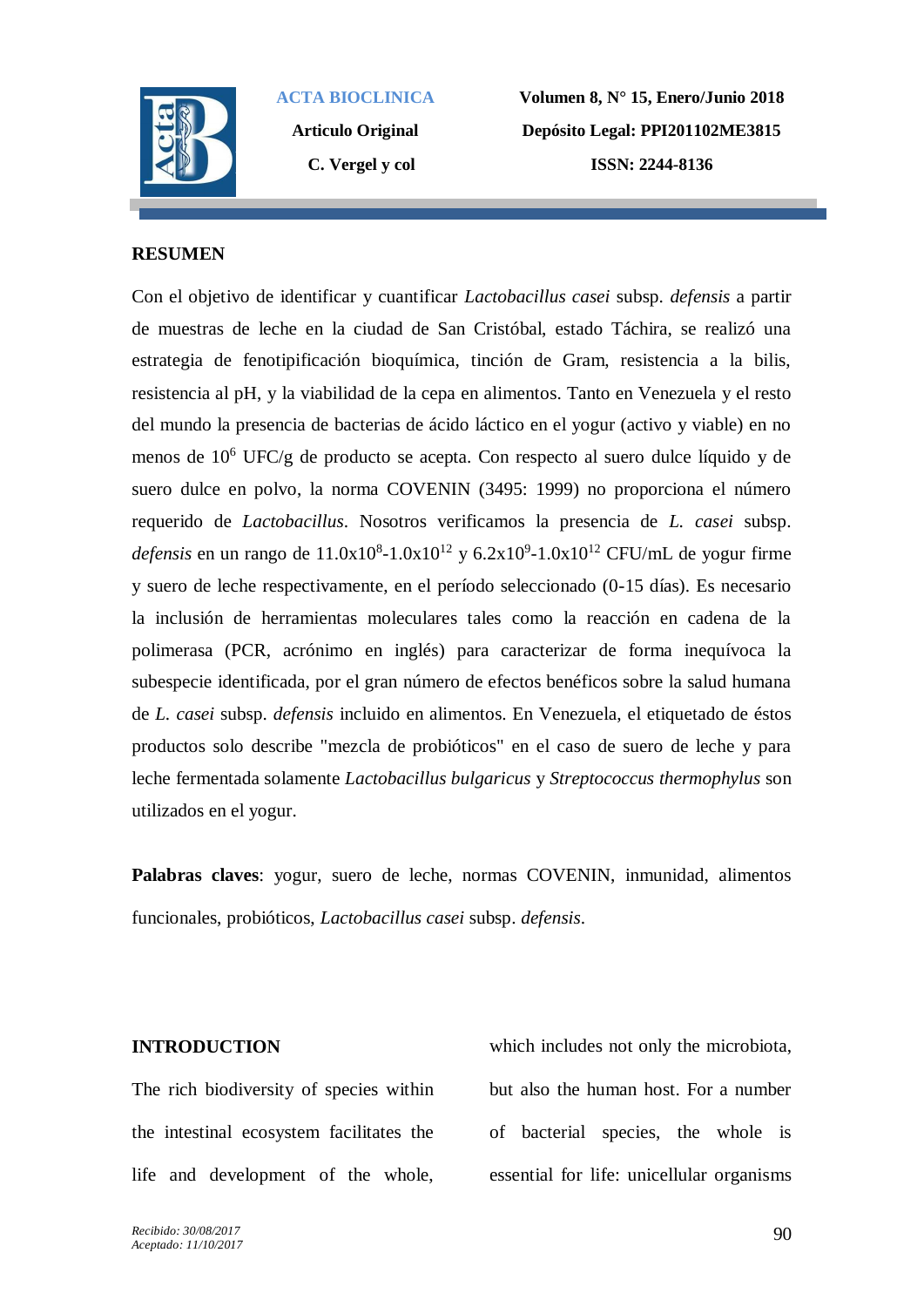

**Articulo Original C. Vergel y col**

**Volumen 8, N° 15, Enero/Junio 2018 Depósito Legal: PPI201102ME3815 ISSN: 2244-8136**

require community and biodiversity to development normally. Various bacterial genera and species use metabolic products generated by other microorganisms for their proliferation. The human intestine is the natural habitat of these bacteria that have evolved and adapted to living with humans for thousands of years, so many of them do not grow spontaneously out of that habitat. Amongst the metabolic benefits it brings, formation of adaptive immune system and maintenance of its homeostasis are functions that play an important role. The United Nations for Food and Agriculture (FAO) designated "the microflora or microbiota as the set of microbial communities that inhabit the mucosal surfaces of a host individual". Every human individual harbors about 100 trillion bacteria of 400 different species. For example, in the gastric juice, the bacteria content is relatively low, about 1000 bacteria per mL, and this is due to the acidity of the environment (1-4). Up to day, the concept of nutrition has greatly evolved through constant research and the growth of the information available. The prevention of chronic noncommunicable diseases has become the focus of interest both from the public health from research and biotechnology. Fuller in 1989 (5) in this frame presents as "functional food", specially designed components that may affect specific body functions and positively promoting a physiological or psychological beyond its conventional nutritional value effect. This effect may contribute to the maintenance of health and welfare, reducing the risk of illness, or both. In this sense, the studies on functional foods include topics as: fiber,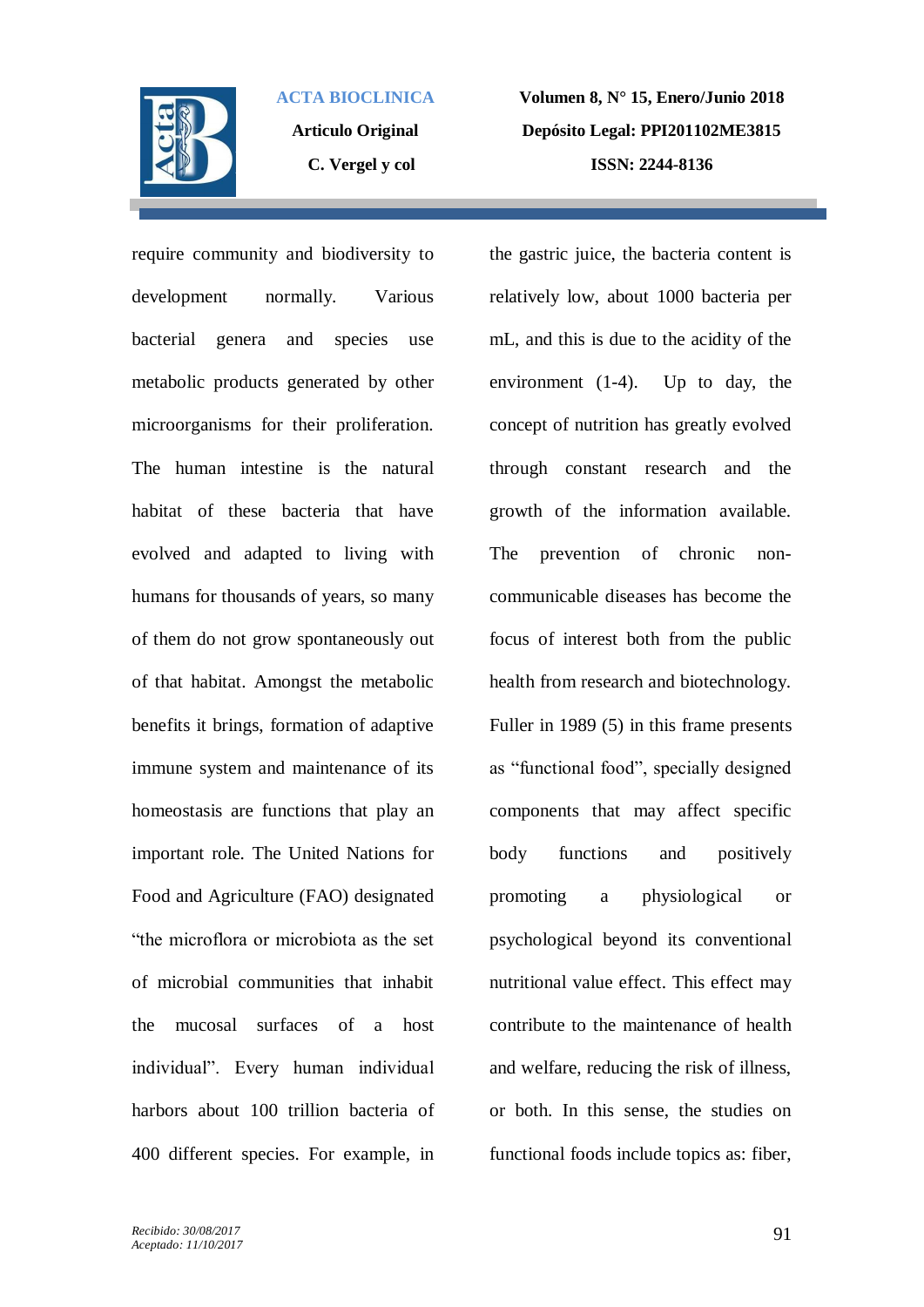

**Articulo Original C. Vergel y col**

**Volumen 8, N° 15, Enero/Junio 2018 Depósito Legal: PPI201102ME3815 ISSN: 2244-8136**

prebiotics, probiotics and symbiotics, analyzing the technical for each available scientific information and legal frameworks. Moreover, information about the different products available on the market in those categories to identify functional foods available, highlighting the characteristics necessary for its proper use and the recommendation was collected, emphasizing the importance of a full and healthy eating for a good immune system (5-6).

*Lactobacillus casei* subsp. *defensis* is a lactic acid bacteria, Gram-positive bacilli or cocci. They is anaerobic and/or aerotolerant microorganisms. They may be homo or hetero fermentative, according to the characteristics of its metabolism and mesophilic or thermophilic, due to optimum temperatures for development.

Another feature is its ability to adhere to the mucous membranes and produce bacteriostatic substances and/or bactericidal (bacteriocins). *Lactobacillus casei* is probiotic bacteria used in food. Probiotics are "live microorganisms which when administered in adequate amounts confer a health benefit on the host" (1). This microorganism should be able to survive passage through the digestive tract and proliferate in the intestine (7). Two genera are mainly used: *Lactobacillus* and *Bifidobacterium*. These are known as acid lactic bacteria (LAB), by its ability to convert carbohydrates to lactic acid. The three species most used and studied are: *Lactobacillus acidophilus*, *Lactobacillus casei* and *Bifidobacterium* spp.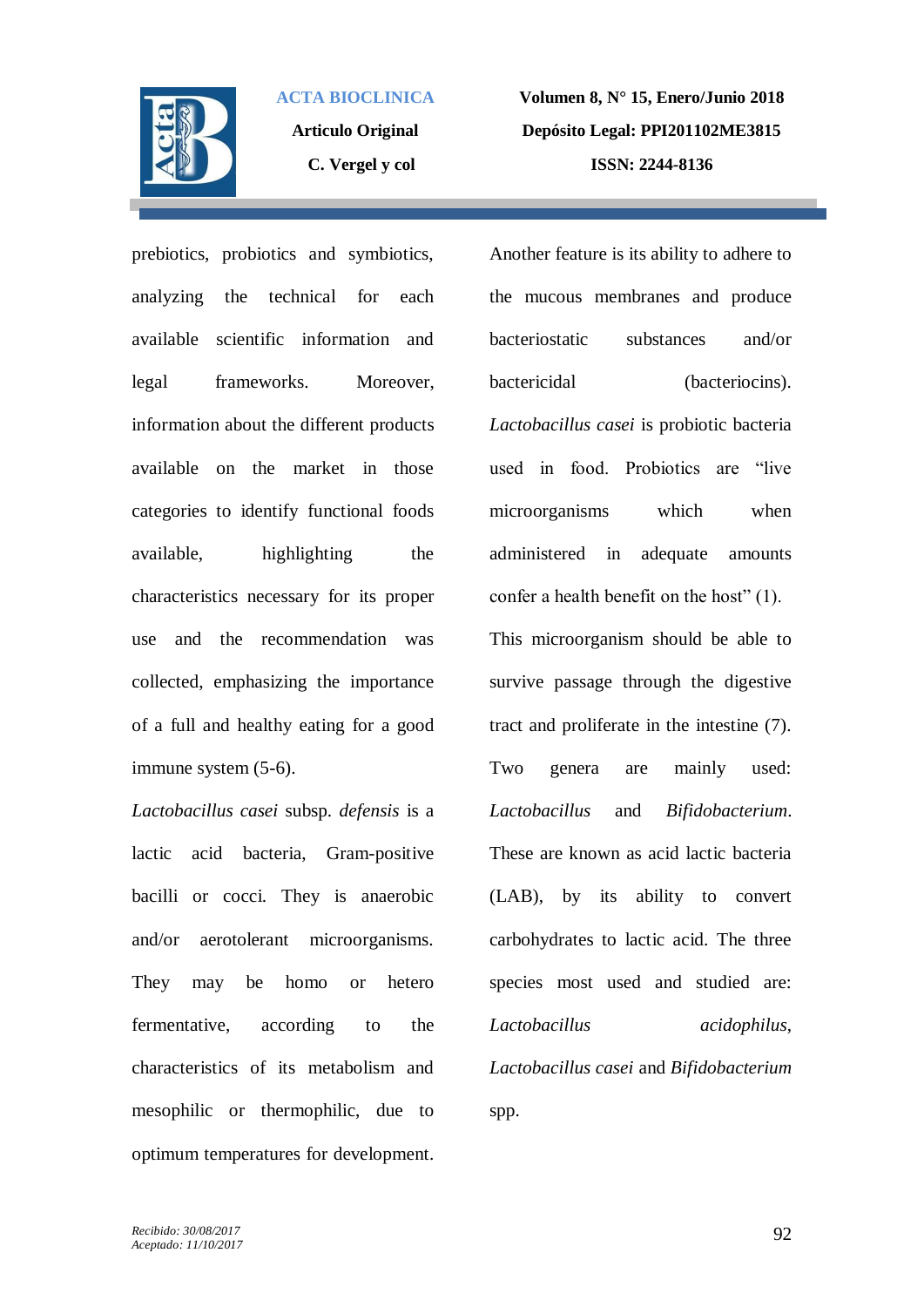

**Articulo Original C. Vergel y col**

**Volumen 8, N° 15, Enero/Junio 2018 Depósito Legal: PPI201102ME3815 ISSN: 2244-8136**

The goal of the study was to identify and quantify *Lactobacillus casei* subsp. *defensis* from firm yogurt and buttermilk from commercial located in the city of San Cristóbal, Táchira State. Similarly the need to include the proper labeling of probiotic cultures contained in these foods is highlighted.

### **MATERIALS AND METHODS**

The research was carried out in the laboratories of Microbiology of ETRIAC "Tulio Febres Cordero'' Colón, Táchira State. The milk samples were obtained directly from farms in the area. a) **Isolation of lactic acid bacteria from fermented milk**. The milk was fermented about 25 days before starting the isolation of lactic acid bacteria. These were isolated in selective MRS agar (Man Rogosa and Sharpe, MERCK, Ref.1.106614) and incubated anaerobically for 48 hours at 37°C. Isolated colonies in the MRS medium were morphologically characterized by Gram staining and biochemical tests as conventional reducing sugars, catalase, oxidase, gelatinase, growth in 4% NaCl broth, among others (8). Colonies that did not conform to these parameters were discarded.

# b) **Evaluation of probiotic lactic acid bacteria to native.**

b.1) **Stability in the passage through the stomach**: as the pH of the human stomach is 2.5 and the average time from a food entering and leaving the stomach are 90 minutes, to assess the ability of the microorganism to survive in MRS was adjusted to pH 2.5 with commercial acetic acid, subjecting the isolate to this acidity for four hours.

b.2) **Resistance to bile salts**: in the same manner as microorganism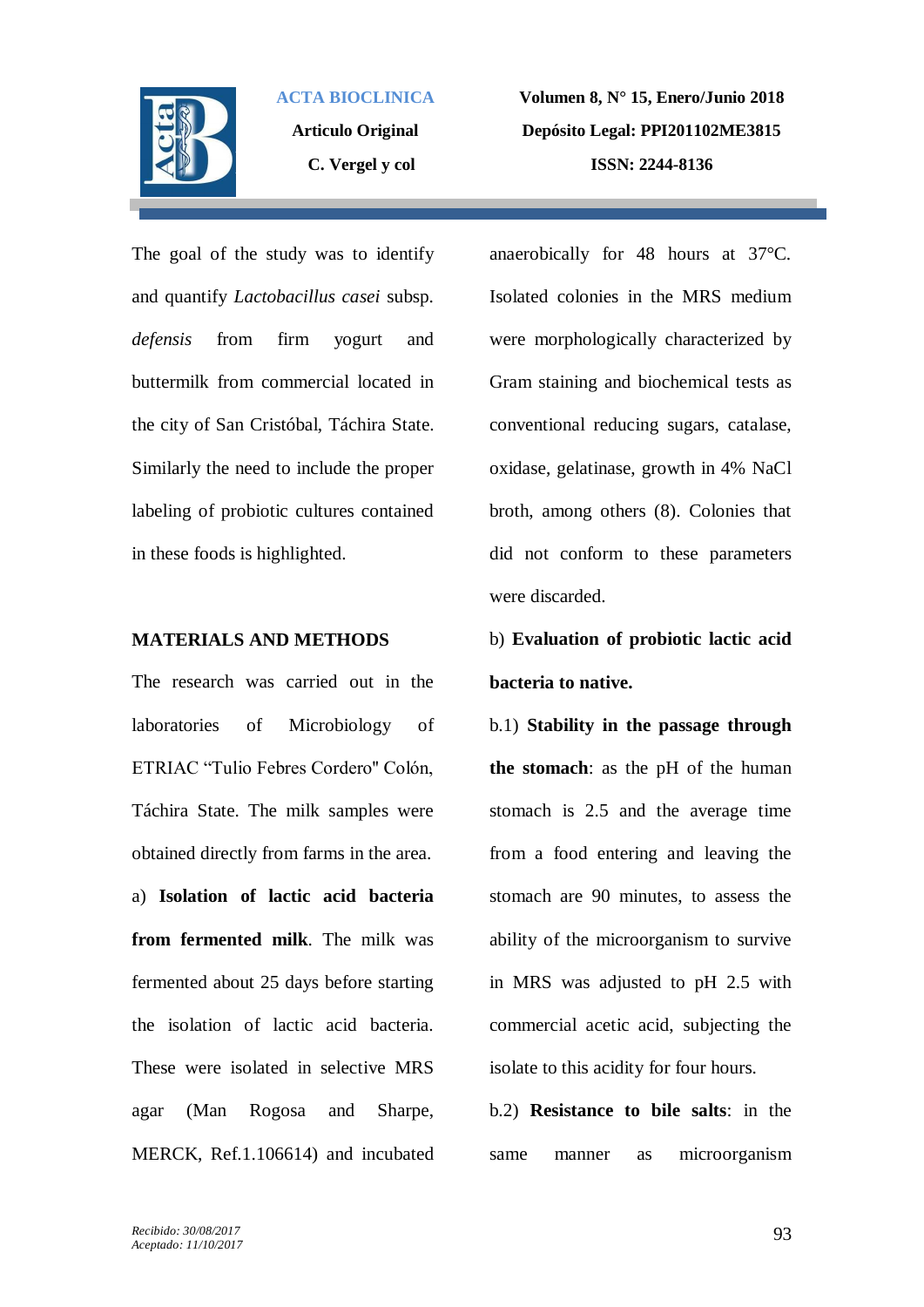

**Articulo Original C. Vergel y col**

**Volumen 8, N° 15, Enero/Junio 2018 Depósito Legal: PPI201102ME3815 ISSN: 2244-8136**

resistance to the action of the pH was assessed resistance to bile salts in a concentration of 0.3% for four hours.

b.3) **Viability of the strain in a food**:  $1x10^{12}$  CFU/mL were inoculated into 250 mL of freshly yogurt firm prepared, making CFU count every 5 days until day 15 (0-15 days). To compare the results was used as control 250 mL sterilized whey obtained from farms in the area, which was subjected to 121°C and 15 pounds of pressure/15 minutes, and inoculated with the same amount of *L. casei* subsp. *defensis*.

c) **Statistical analysis of data** from accounts CFU/Ml of *L. casei* subsp. *defensis* was performed for the two foods made from milk (yogurt and buttermilk) with three replicates respectively. The "t test" was applied to the differences between them, using the statistical program "Statistical 4.0". It was assumed as null hypothesis that there were no significant differences in registration count CFU/mL of *L. casei* subsp. *defensis* firm yogurt and buttermilk as a witness.

#### **RESULTS AND DISCUSSION**

About 10 different microorganisms in fermented milk were isolated colonies; the colonies that did not meet the identification parameters were discarded. The microorganism endured testing pH and bile salts, thus probiotic was considered. In this sense, colonies of lactic acid bacteria isolated, only met all microscopic identification parameters was considered for viability assays in foods: short bacillus Gram positive (+), non-spore forming, catalase negative (-), oxidase negative (- ) (see table 1). In the biochemical characterization, their behavior in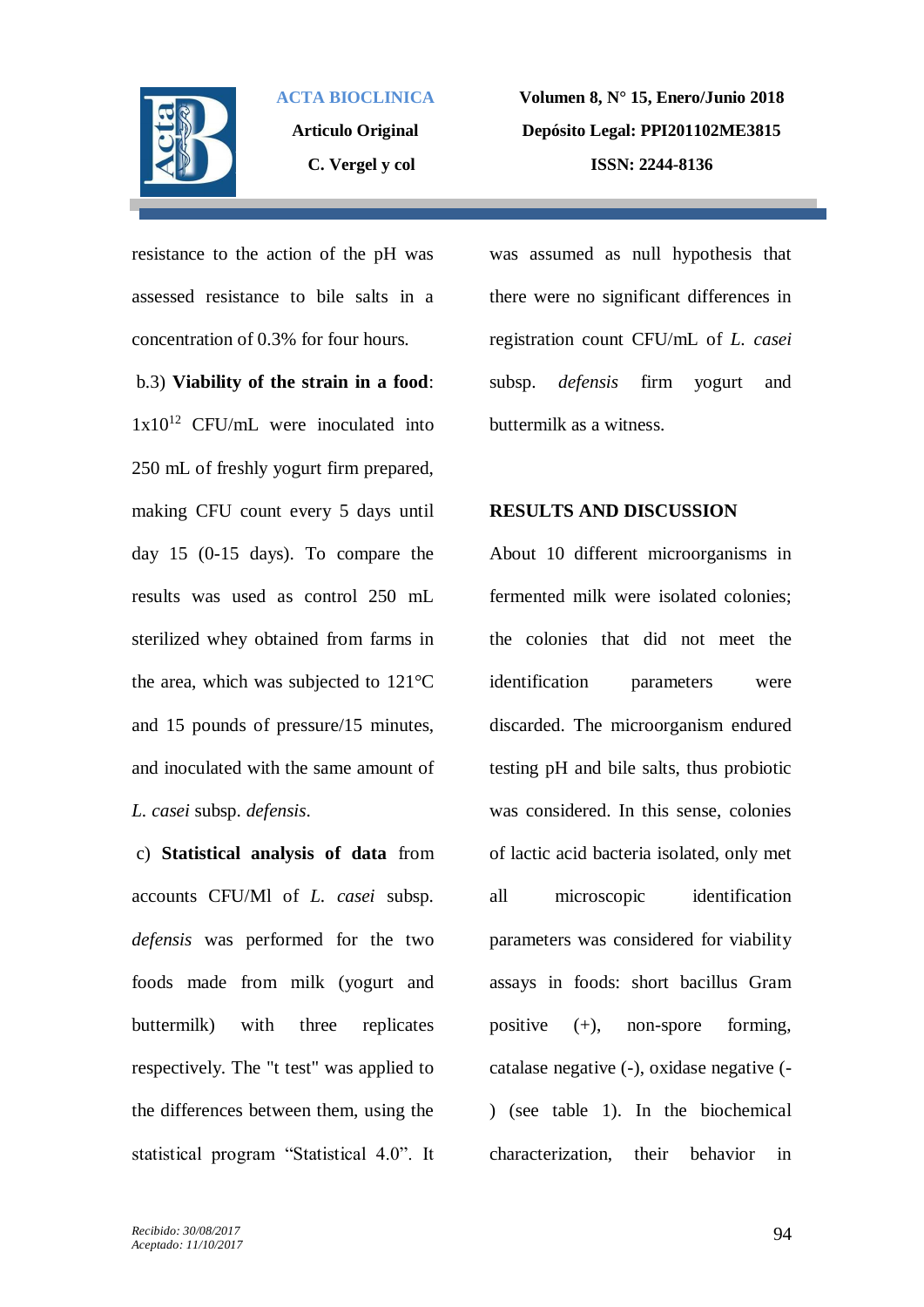

**Articulo Original**

**C. Vergel y col**

**Volumen 8, N° 15, Enero/Junio 2018 Depósito Legal: PPI201102ME3815 ISSN: 2244-8136**

reducing sugars was very similar to

Bergey's Manual.

*Lactobacillus casei* I reported by the

**Table 1. Biochemical behavior and staining characteristics of** *Lactobacillus casei* **subsp.** *defensis* **in the firm yogurt and buttermilk**.

|                          | Microorganism: Lactobacillus casei subsp. defensis |
|--------------------------|----------------------------------------------------|
| <b>Parameter</b>         |                                                    |
|                          | <b>Result</b>                                      |
| Gram                     | $+$                                                |
|                          |                                                    |
| <b>Temperature</b>       |                                                    |
| $15\text{ °C}$           | $^{+}$                                             |
| 45 $\mathrm{^{\circ}C}$  | V                                                  |
| <b>Reducing sugars</b>   |                                                    |
| Lactose                  | $+/-$                                              |
| Sucrose                  | $+/-$                                              |
| Mannitol                 | $^{+}$                                             |
| Melibiose                | $+$                                                |
| Sorbitol                 | $^{+}$                                             |
| Xylose                   |                                                    |
| Nh <sub>2</sub> Arginine |                                                    |
| Growth in 4% NaCl broth  | $+$                                                |
| <b>Catalase</b>          |                                                    |
| Oxidase                  |                                                    |
| <b>Gelatinase</b>        |                                                    |
| <b>Indole</b>            |                                                    |

**(+) Positive, (-) Negative, (V) Variable.**

*Lactobacillus casei* were recovered using a validated method in European Economic Community. Polymerase chain reaction (PCR)-based methods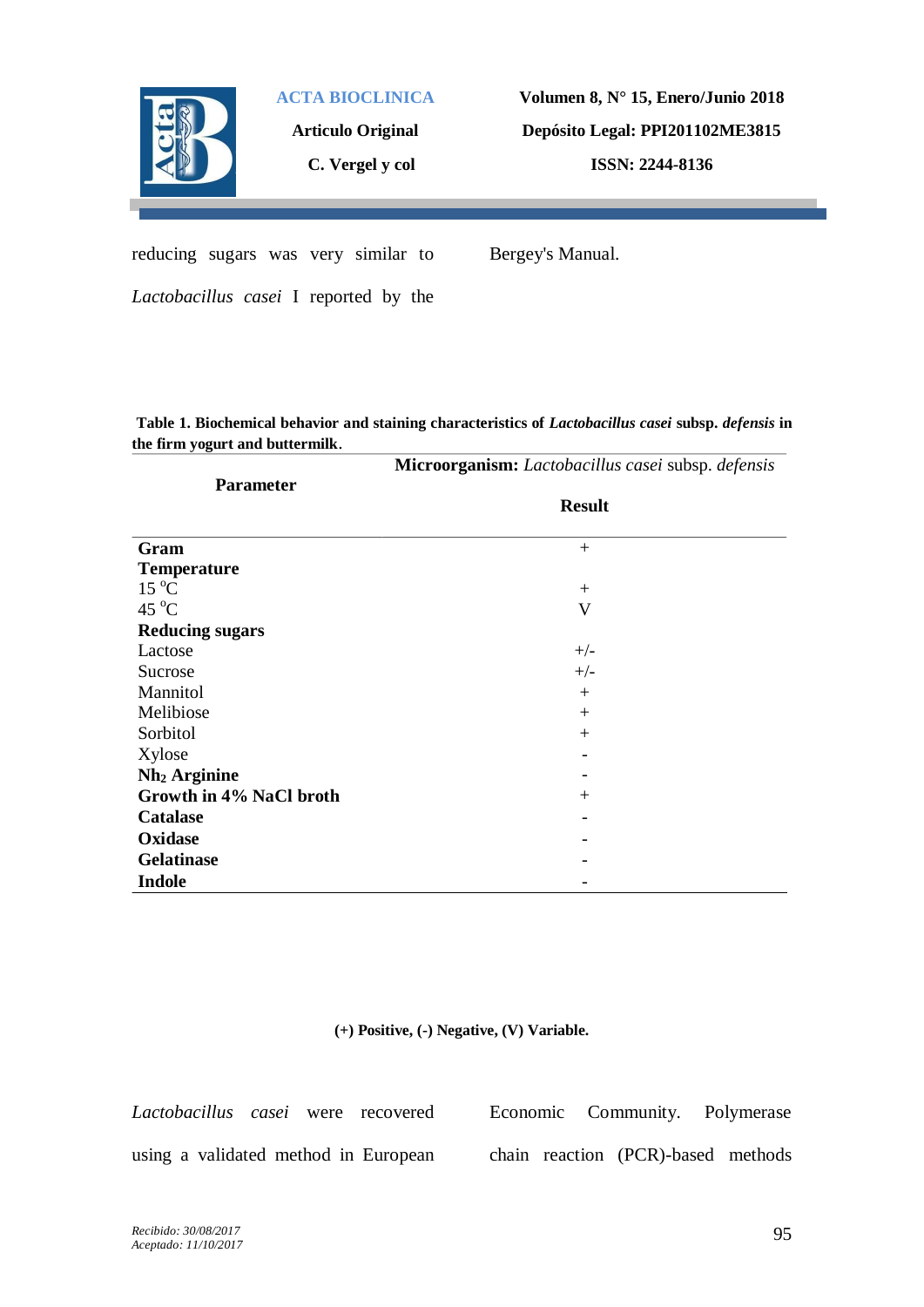

**Articulo Original C. Vergel y col**

**Volumen 8, N° 15, Enero/Junio 2018 Depósito Legal: PPI201102ME3815 ISSN: 2244-8136**

were used to assess the accuracy of labelling with regard to genus and species, and pulsed-field gel electrophoresis (PFGE) was used to identify strains. Five products were mislabeled with respect to the numbers and three with respect to species of lactobacilli. In four cases, the specified strains were not detected. Four fermented milks sold fewer than three trademarks contained the same strain, which was named differently on each label. As safety and functionality of probiotics are strain dependent, these results demonstrated the need to control lactobacilli present in commercially probiotic human food products, not only at the species but also at the strain level, to ensure their quality and protect the consumer (9). *Lactobacillus casei* subsp. *defensis* is a microaerophilic bacillus, Gram positive, and catalase

negative. This organism is a lactic acid as the main product of the fermentation of sugars therefore considered homofermenters microorganisms. In evaluating the capability of reducing sugars in the investigation, the inability to utilize xylose as a source of energy was confirmed (table 1), as homofermenters not use the pentose pathway for metabolism as do heterofermenters. According to nutritional parameters viability of probiotics in food, *Lactobacillus casei* fulfilled the requirement of viability, which should be over  $10^6$  (10). In this study the counts obtained after 15 days of storage were of  $11x10^8$  CFU/mL and  $6.2x10<sup>9</sup>$  CFU/mL firm yogurt and buttermilk respectively (table 2). Although no adverse effect on the viability firm yogurt probiotic was found, he appeared in both samples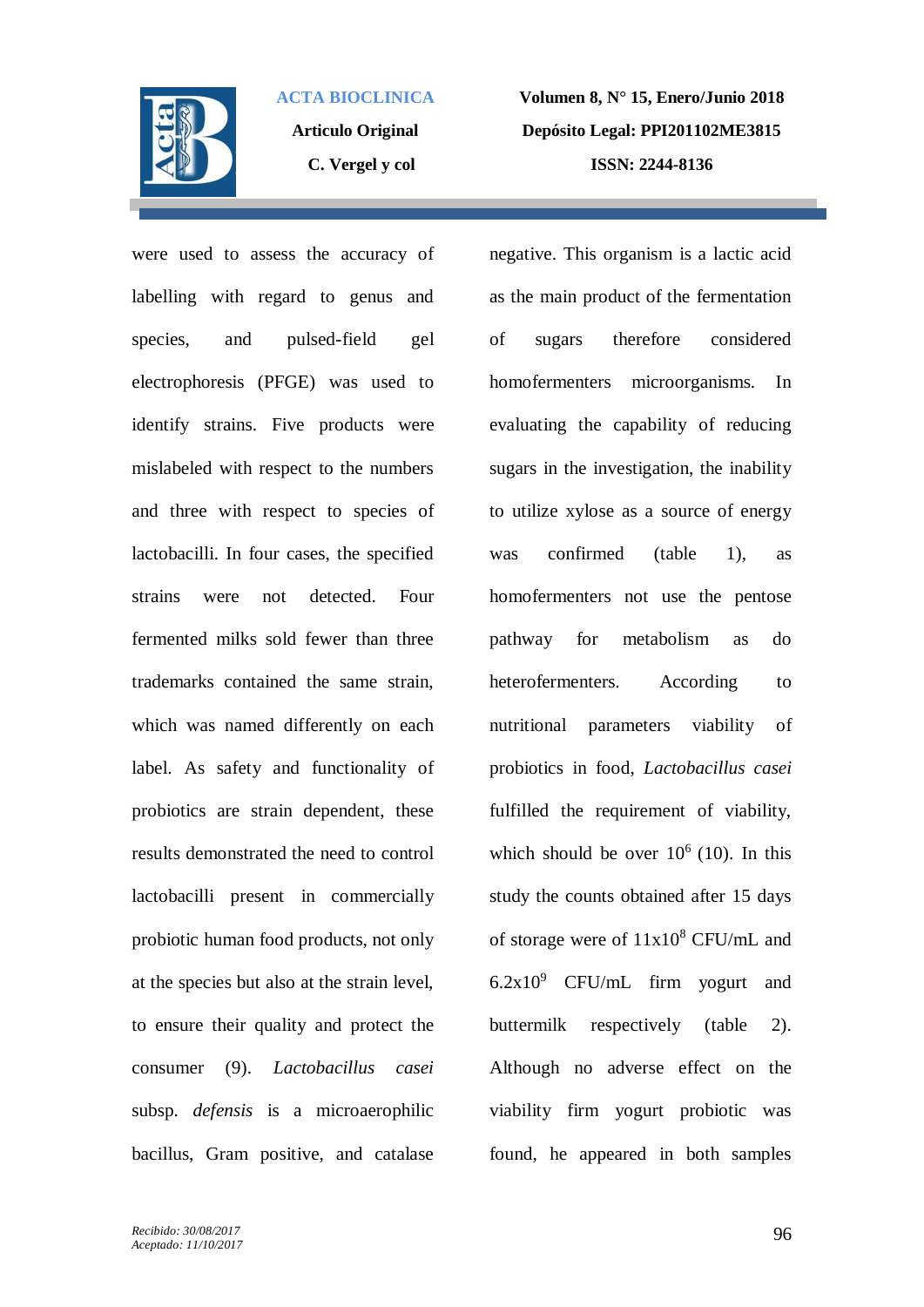

**Articulo Original C. Vergel y col**

**Volumen 8, N° 15, Enero/Junio 2018 Depósito Legal: PPI201102ME3815 ISSN: 2244-8136**

decreased counts made in time; cooling still likely to have had an impact on the decline. Similar results were reported per Jaskari, *et al*., in 1998 (11), who found that the counts made of *Lactobacillus plantarum* decreased cooled cheese as in the control, but still remained a workable amount.

*Lactobacillus casei* and *Escherichia coli* show stability in terms of viability and purity preserved by three techniques food: freezing, cryoprotectants and glass beads without change in morphology, Gram staining and results of biochemical tests for identification (12). An added bonus was the identification *L. casei* through the API system in the González, Martínez and Miro design (12), which was not available in our studio.

The biochemical identification of microorganisms using biochemical tests and depending on their morphology may have limited by variability in metabolic pathways, other sources of error are associated with the origin and preservation of crops, resulting in atypical characteristics associated with phenotypic characterization (12-13). Techniques based on DNA studies are subject to less variability and based on the analysis of the unique composition of the nucleic acids are encoded by the same nucleic acid (13).

The probiotic *Lactobacillus casei* subsp. *defensis* isolated has activity from firm yogurt and buttermilk, remained viable during the two-week study (Table 2). Assessments count CFU/ mL indicate that these foods are a suitable vehicle for the administration of probiotic microorganisms, allowing the survival of these in the amount needed to produce beneficial effects on the health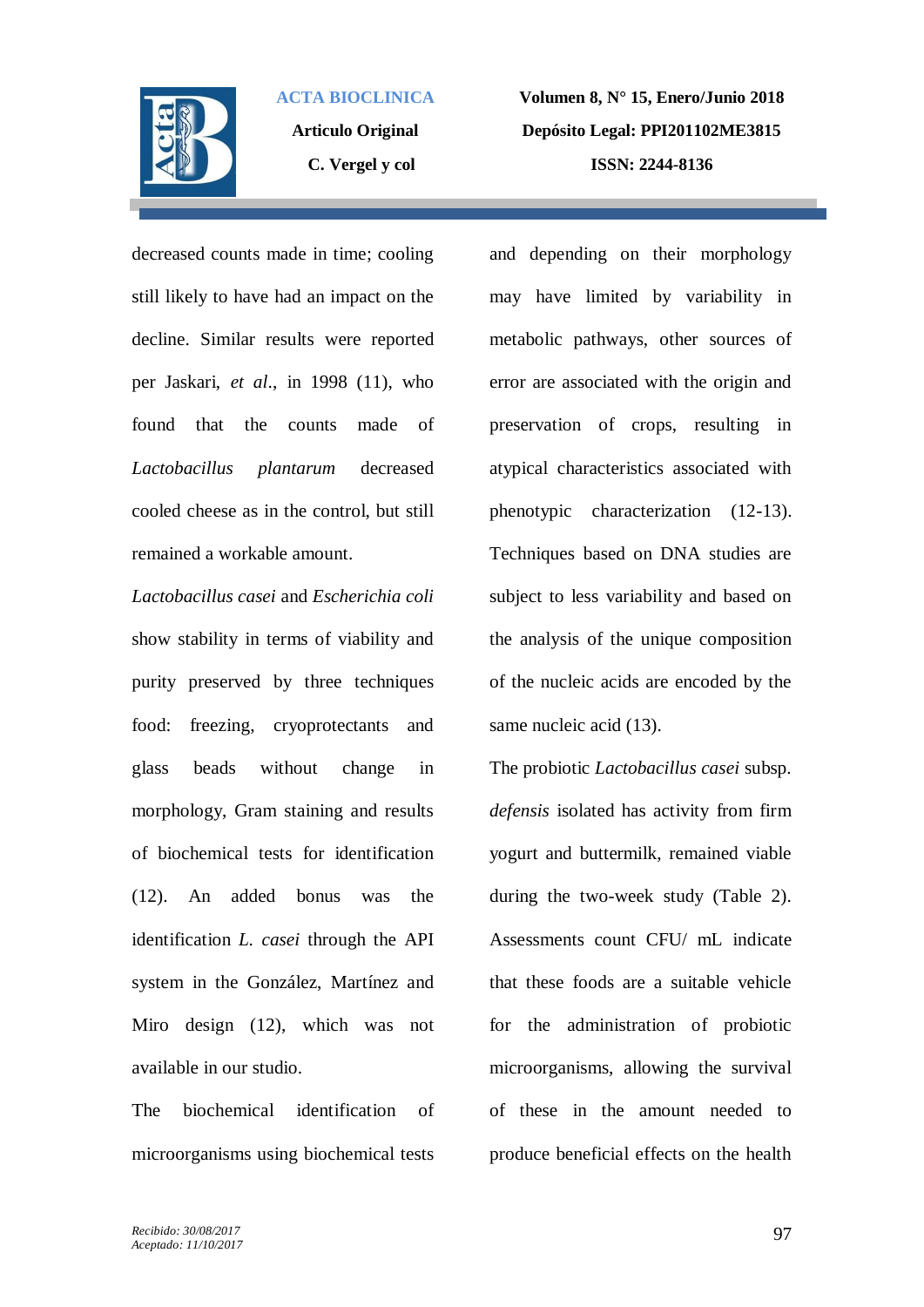

**Articulo Original C. Vergel y col**

**Volumen 8, N° 15, Enero/Junio 2018 Depósito Legal: PPI201102ME3815 ISSN: 2244-8136**

of consumers giving nutritional support and its turn strengthens the human immune system (table 3). It is

recommended for future work with not only probiotic dairy products but also fruit drinks and oligosaccharides.

**Table 2.** *Lactobacillus casei* **subsp.** *defensis* **counts obtained firm yogurt and buttermilk.**

| Time (days) | Yogurt firm *        | <b>Buttermilk</b> *  |
|-------------|----------------------|----------------------|
|             | $1.0x10^{12}$ CFU/mL | $1.0x10^{12}$ CFU/mL |
| 5           | $3.0x10^{10}$ CFU/mL | $4.5x10^{10}$ CFU/mL |
| 10          | $2.0x109$ CFU/mL     | $4.0x109$ CFU/mL     |
| 15          | $11.0x108$ CFU/mL    | $6.2x109$ CFU/mL     |

\* **The value of the count of colony forming units/mL (CFU/mL) for each food reflects the average of three determinations.**

Table 3 summarizes the main effects in vivo and in vitro obtained with different strains of *Lactobacillus casei* on the immune system, infectious diseases, vaccines (adjuvant), among many other properties (14-35). In our country the information on the food label only include limited information about the use of probiotics in fermented milk

according to COVENIN standards: *Lactobacillus bulgaricus* and *Streptococcus thermophylus* in the case of yogurt. In buttermilk only the use of "mixtures of probiotics" in the food label is designated and genera and species were unspecified. This situation is different from countries like Mexico where a large amount of information is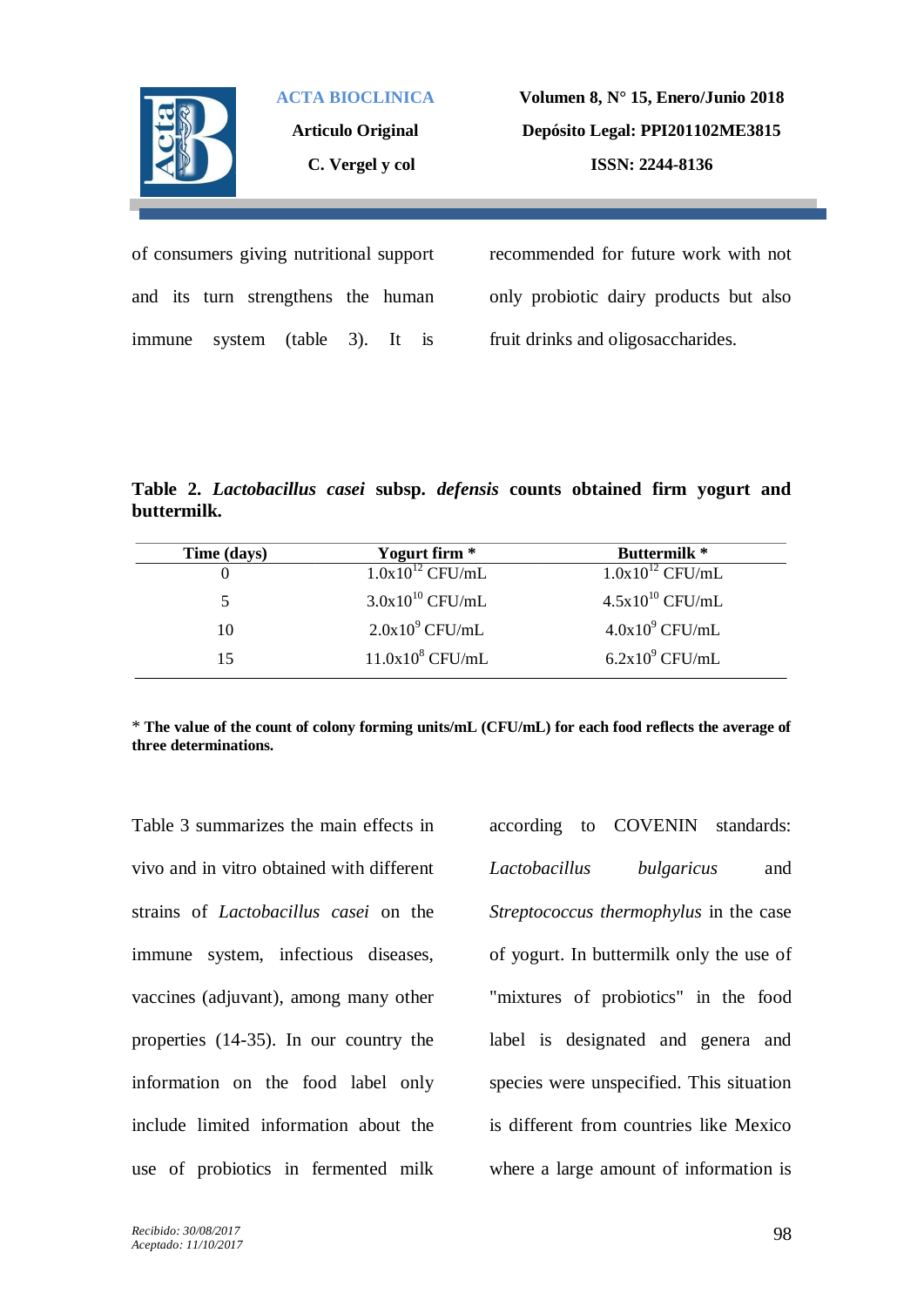

**Articulo Original**

**C. Vergel y col**

**Volumen 8, N° 15, Enero/Junio 2018 Depósito Legal: PPI201102ME3815**

**ISSN: 2244-8136**

disseminated *Lactobacillus casei* strain Shirota and *Lactobacillus casei* subsp. *defensis* through mass media, including

audiovisual.

| Table 3. Effects in vivo and/or in vitro of different strains of Lactobacillus casei. |  |  |  |
|---------------------------------------------------------------------------------------|--|--|--|
|---------------------------------------------------------------------------------------|--|--|--|

| Microorganism                                   | in vivo<br>effect | in<br>vitro<br>effect | <b>Associations with</b><br>others<br>microorganisms                                         | <b>Effects</b>                                                                                                                                                                                                                                                                            | <b>Reference</b> |
|-------------------------------------------------|-------------------|-----------------------|----------------------------------------------------------------------------------------------|-------------------------------------------------------------------------------------------------------------------------------------------------------------------------------------------------------------------------------------------------------------------------------------------|------------------|
| Lactobacillus<br>zasei                          | $+$               |                       | Lactobacillus<br>acidophilus                                                                 | Use of Dixentil is an easy, safe, and<br>feasible approach to protect patients<br>against the risk of radiation-induced<br>diarrhea.                                                                                                                                                      | 14               |
| Lactobacillus<br>casei DN 114-<br>201           |                   | $+$                   | Lactobacillus<br>mucosae 0988.<br><b>Bifidobacterium</b><br>animalis subsp.<br>lactis Bb-12. | L. casei DN 114-001 exhibited the<br>antigenotoxic<br>strongest<br>activity<br>against fecal water, with fermented<br>inulin reducing genotoxicity by<br>75%.                                                                                                                             | 15               |
| Lactobacillus<br>casei P4                       |                   | $+$                   | None.                                                                                        | L. rhamnosus P1, P2, P3 and L.<br>casei P4 had the highest abilities to<br>adhere to Caco-2 cells.                                                                                                                                                                                        | 16               |
| Lactobacillus<br>zasei<br>LOCK0919              | $+$               |                       | Lactobacillus<br>rhamnosus<br>LOCK0900,<br>Lactobacillus<br>rhamnosus<br>LOCK0908.           | The three <i>Lactobacillus</i><br>strains<br>shows potential for use in the<br>prevention<br>of<br>increased<br>gut<br>permeability and the onset of<br>allergies in humans.                                                                                                              | 17               |
| Lactobacillus<br>casei NWP08                    | $+$               |                       | None.                                                                                        | L. rhamnosus NWS29 and NWP13<br>but not <i>L. casei</i> NWP08 might be<br>good candidates for the prevention<br>of allergic airway inflammation.                                                                                                                                          | 18               |
| Lactobacillus<br>casei LBC80R                   | $^{+}$            | $+$                   | None or<br>Lactobacillus<br>acidophilus<br>CL1285,<br>Lactobacillus<br>rhamnosus<br>CLR2.    | Individual strains and the finished<br>products have shown antimicrobial<br>activity against Clostridium difficile<br>toxin<br>and<br>A/B<br>neutralization<br>capacity in vitro.                                                                                                         | 19               |
| Lactobacillus<br><i>casei</i> strain<br>Shirota | $+$               |                       | None.                                                                                        | The<br>consumption of<br>probiotic<br>beverages containing L. casei strain<br>modulate<br>Shirota<br>can<br>the<br>composition<br>of<br>the<br>intestinal<br>microbiota on a long-term basis,<br>resulting<br>decreased<br>in<br>concentrations of short chain fatty<br>acids in the gut. | 20               |
| Lactobacillus<br>casei strain<br>Shirota        | $+$               | $+$                   | None.                                                                                        | Reduction of IgE anti-ovalbumine,<br>increase of Th1-cell associated<br>cytokines, and reduction of Th2-<br>cell associated cytokines.                                                                                                                                                    | 21               |
| Lactobacillus<br>casei strain<br>Shirota        |                   | $+$                   | None.                                                                                        | Increase the levels of interleukin-12<br>gamma<br>$(IL-12)$<br>and<br>interferon<br>$(INF-\gamma)$ .                                                                                                                                                                                      | 22               |
| Lactobacillus<br>zasei                          | $+$               | $+$                   | Lactobacillus<br>acidophilus                                                                 | Increase<br>the<br>phagocytosis<br>and<br>lymphocyte activity.                                                                                                                                                                                                                            | 23               |
| Lactobacillus<br>zasei                          | $+$               |                       | None                                                                                         | Increase the tumoral necrosis factor<br>alpha (TNF- $\alpha$ ) in serum, liver, lung<br>and gut in mice.                                                                                                                                                                                  | 24               |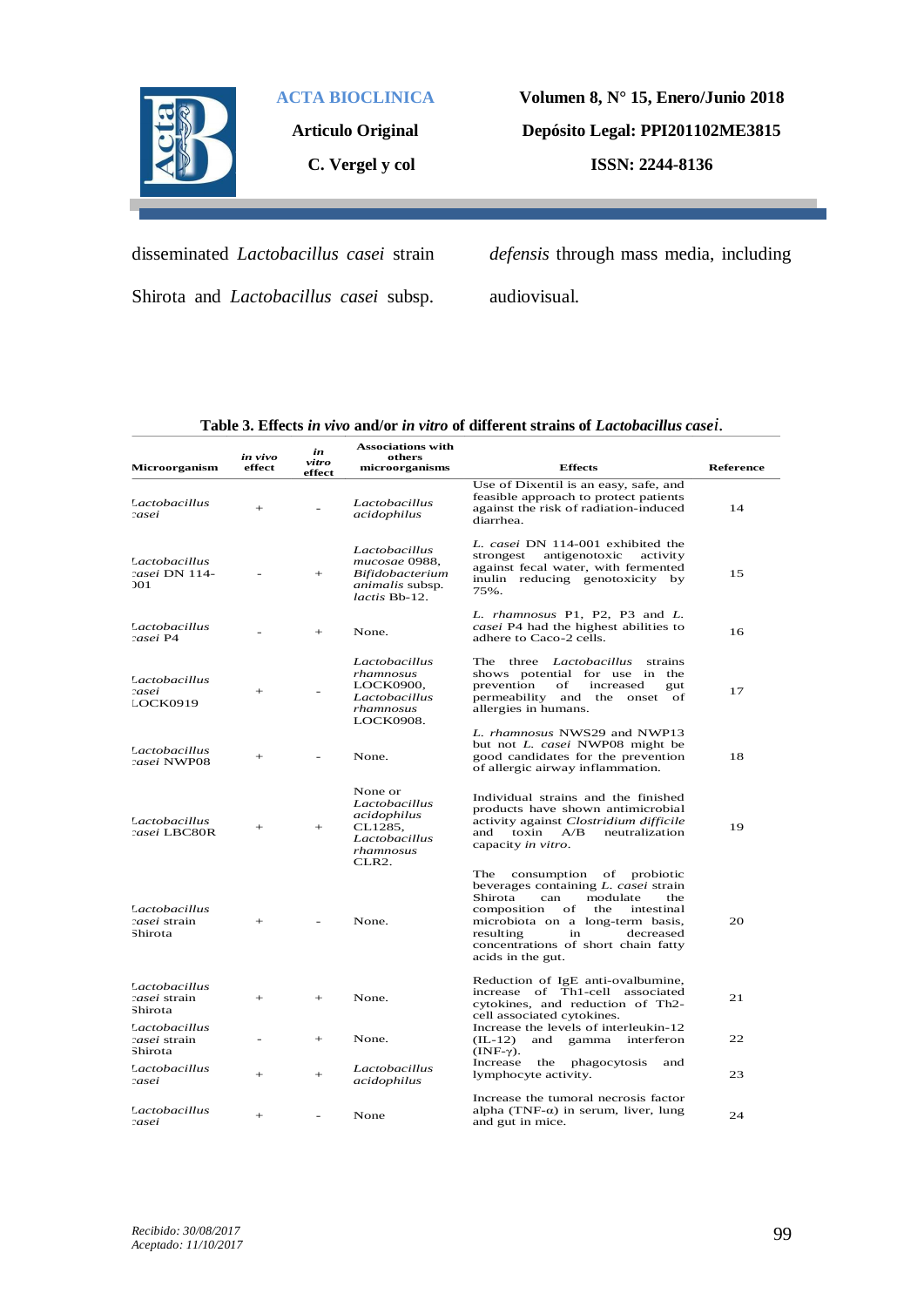

**Articulo Original**

**C. Vergel y col**

 $\overline{a}$ 

**Volumen 8, N° 15, Enero/Junio 2018 Depósito Legal: PPI201102ME3815 ISSN: 2244-8136**

**Table 3**.

| Microorganism                                                                          | in<br>vivo<br>effe<br>ct | in<br>vitro<br>effect | <b>Associations with</b><br>others<br>microorganisms | <b>Effects</b>                                                                                                                                                                                                                                               | <b>Reference</b> |
|----------------------------------------------------------------------------------------|--------------------------|-----------------------|------------------------------------------------------|--------------------------------------------------------------------------------------------------------------------------------------------------------------------------------------------------------------------------------------------------------------|------------------|
| Lactobacillus<br>casei strain<br>Shirota                                               | $^{+}$                   |                       | None.                                                | Regular intake of a L. casei strain<br>Shirota-containing<br>probiotic<br>product<br>may<br>modify<br>the<br>gut<br>microbiota<br>composition<br>and<br>intestinal environment in pre-school<br>and school-age Japanese children.                            | 26               |
| Lactobacillus<br>casei DN-114<br>001                                                   |                          | $^{+}$                | None.                                                | L. casei DN-114 001 inhibits the<br>increase<br>paracellular<br>in<br>permeability of enteropathogenic E.<br>coli-infected T84 cells.                                                                                                                        | 27               |
| Lactobacillus<br>casei                                                                 | $+$                      | $\overline{a}$        | None.                                                | Protection<br>against<br>Salmonella<br>typhimurium and increase of the<br>level of specific intestinal IgA.                                                                                                                                                  | 28               |
| Lactobacillus<br>casei LC71                                                            |                          | $^{+}$                | None.                                                | Two L. reuteri strains but not L.<br>casei were deemed as the most<br>appropriate candidates to be used as<br>potential<br>probiotics<br>against<br>microbial gastric disorders; with<br>strong<br>anti-<br>Helicobacter<br>and<br>antioxidative activities. | 29               |
|                                                                                        |                          |                       |                                                      | Synbiotics containing L. casei $(4 \times$                                                                                                                                                                                                                   |                  |
|                                                                                        |                          |                       |                                                      | $10^8$ CFU) with prebiotic<br>Inulin                                                                                                                                                                                                                         |                  |
| Lactobacillus<br>casei                                                                 | $^{+}$                   |                       | None.                                                | $(400 \,\mathrm{mg})$<br>may have a positive                                                                                                                                                                                                                 | 30               |
|                                                                                        |                          |                       |                                                      | influence<br>on<br>human<br>plasma<br>antioxidant capacity and the activity<br>of selected antioxidant enzymes                                                                                                                                               |                  |
| Lactobacillus<br>casei DG                                                              |                          | $^{+}$                | None.                                                | The probiotic L. casei DG has a<br>bactericidal effect on all analyzed<br>species isolated from dental plaque<br>and that the mix culture of probiotic<br>L.<br>acidophilus<br>$LA-5$<br>and<br>Bifidobacterium BB-12 has only a<br>bacteriostatic effect.   | 31               |
| Lactobacillus<br>casei,<br>Lactobacillus<br>rhamnosus,<br>Lactobacillus<br>acidophilus |                          | $^{+}$                | None.                                                | Lactobacillus<br>species<br>may<br>antagonize $C$ .<br>albicans<br>host<br>colonization                                                                                                                                                                      | 32               |
| Lactobacillus<br>casei strain<br>Shirota                                               | $^{+}$                   |                       | None                                                 | L. casei strain Shirota could reduce<br>the<br>incidence<br>of<br>antibiotic-<br>associated diarrhoea in hospitalized<br>spinal cord injury patients.                                                                                                        | 33               |

\***Meta-analysis was designed to evaluate the efficacy of** *Lactobacillus* **spp. in the prevention of** *Clostridium difficile***-associated diarrhea**.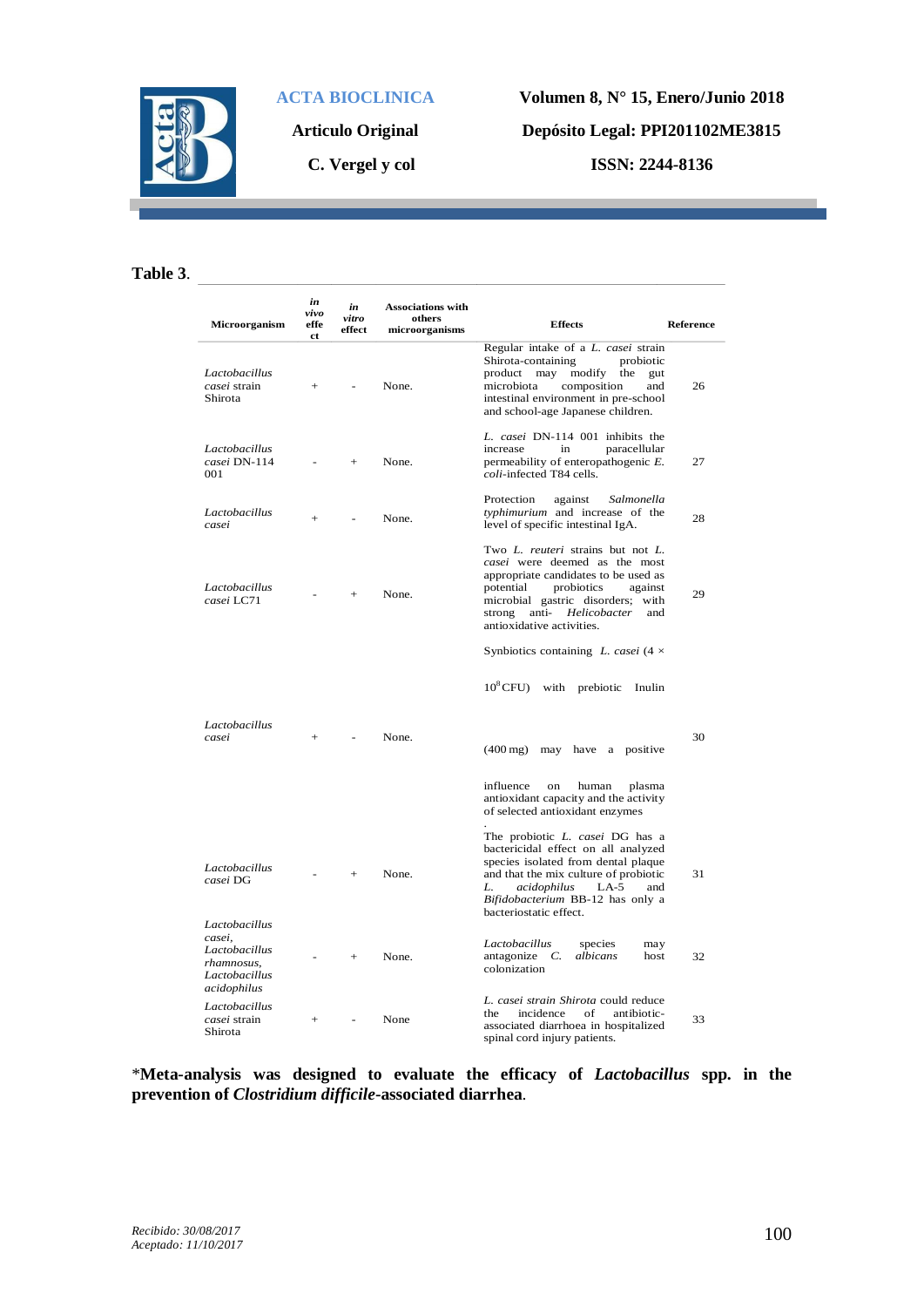

**Articulo Original C. Vergel y col**

**Volumen 8, N° 15, Enero/Junio 2018 Depósito Legal: PPI201102ME3815 ISSN: 2244-8136**

### **CONCLUSION**

From an inoculum of  $1.0x10^{12}$  CFU/mL of *Lactobacillus casei* subsp. *defensis* placed in milk subjected to fermentation, we obtained viable colonies during the fifteen days of observation in yogurt and buttermilk, with higher counts than those required by the COVENIN standards. To date we have no information about *Lactobacillus casei* subsp. *defensis* included in processed foods elaborated in Venezuela and the inclusion of this probiotic, and proper food labeling is necessary.

### **REFERENCES**

1. Food and Agriculture Organization of the United Nations and World Health Organization FAO/OMS (2002). Guidelines for the Evaluation of Probiotics in Food: Joint FAO/WHO

Working Group meeting, London Ontario, Canada, 30 April-1 May 2002. [Accessed 10/15/2015]. Available in:

[http://www.who.int/foodsafety/fs\\_mana](http://www.who.int/foodsafety/fs_management/en/probiotic_guidelines.pdf) [gement/en/probiotic\\_guidelines.pdf](http://www.who.int/foodsafety/fs_management/en/probiotic_guidelines.pdf)

2. Malys MK, Campbell L, Malys N. Symbiotic and antibiotic interactions between gut commensal microbiota and host immune system. Medicina. 2015, 51 (2): 69-75. DOI: 10.1016/j.medici.2015.03.001.

3. Round JL, Mazmanian SK. The gut microbiome shapes intestinal immune responses during health and disease. Nat. Rev. Immunol. 2009, 9 (5): 313- 323. DOI: 10.1038/nri2515.

4. Belkaid Y, Hand TW. Role of the microbiota in immunity and inflammation. Cell. 2014, 157 (1): 121- 141. DOI: [http://dx.doi.org/10.1016/j.cell.2014.03.](http://dx.doi.org/10.1016/j.cell.2014.03.011) [011.](http://dx.doi.org/10.1016/j.cell.2014.03.011)

5. Fuller R. Probiotics in man and animals. J Appl Bacteriol. 1989, 66 (5): 365-378.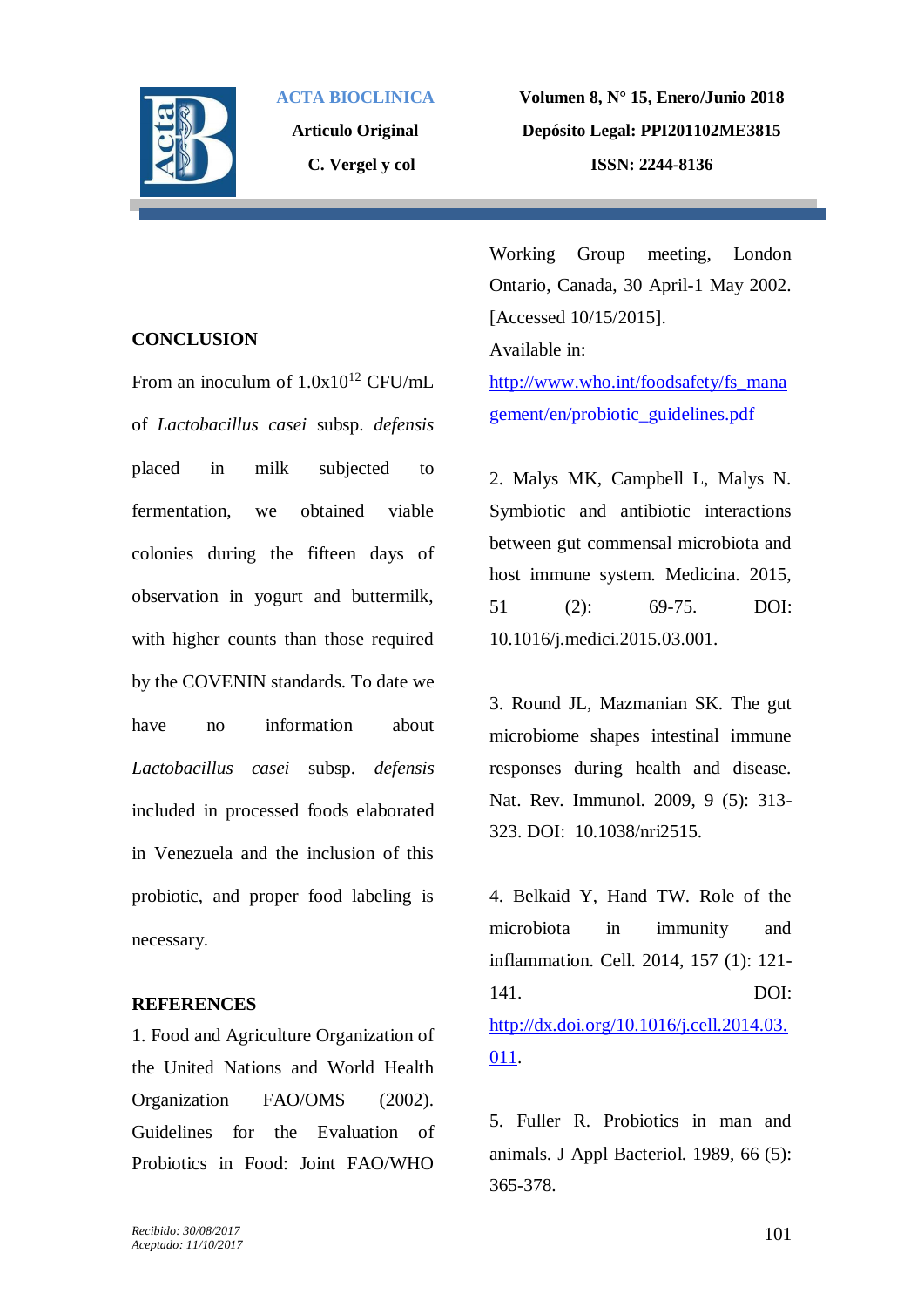

**Articulo Original C. Vergel y col**

**Volumen 8, N° 15, Enero/Junio 2018 Depósito Legal: PPI201102ME3815 ISSN: 2244-8136**

6. Fuller R. Probiotics in human medicine. Gut. 1991, 32 (4): 439-442.

7. Shokryazdan P, Sieo CC, Kalavathy R, Liang JB, Alitheen NB, Faseleh-Jahromi M, Ho YW. Probiotic potential of *Lactobacillus* strains with antimicrobial activity against some human pathogenic strains. Biomed Res Int. 2014, 2014: 927268. DOI: 10.1155/2014/927268.

8. Caballero-Cervantes Y. Aislamiento e identificación de bacterias ácido lácticas con potencial probiótico de bovinos Holstein. [Trabajo de grado, Maestra en Ciencias]. Montecillo, Texcoco, estado de México. 2014.

Disponible en: <http://hdl.handle.net/10521/2358>

9. Coeuret V, Gueguen M, Vernoux J. P. Numbers and strains of lactobacilli in some probiotic products. Int J Food Microbiol. 2004, 97 (2): 147-156.

10. Ruiz Rivera JA, Ramírez Matheus AO. Elaboración de yogur con

probióticos (Bifidobacterium spp. y Lactobacillus acidophilus) e inulina. Rev. Fac. Agron. 2009, 26 (2): 223-242.

11. Jaskari J, Kontula P, Siitonen A, Jousimies-Somer H, Mattila-Sandholm T, Poutanen K. Oat β-glucan and xylan hydrolysates as selective substrates for *Bifidobacterium* and *Lactobacillus* strains. Appl Microbiol Biotechnol. 1998, 49 (2): 175-181. DOI: 10.1007/s002530051155.

12. González C, Martínez R, Miro A. Evaluación de métodos para la preservación de cepas bacterianas de uso frecuente como control en microbiología de alimentos. [Trabajo especial de grado]. Universidad Central de Venezuela. 2015. Disponible en: [http://190.169.94.11:8080/jspui/bitstrea](http://190.169.94.11:8080/jspui/bitstream/123456789/9227/1/Tesis%20Christian%20Gonz%C3%A1lez.pdf) [m/123456789/9227/1/Tesis%20Christia](http://190.169.94.11:8080/jspui/bitstream/123456789/9227/1/Tesis%20Christian%20Gonz%C3%A1lez.pdf) [n%20Gonz%C3%A1lez.pdf](http://190.169.94.11:8080/jspui/bitstream/123456789/9227/1/Tesis%20Christian%20Gonz%C3%A1lez.pdf)

13. Gillespie, E., Jayarao, M., Oliver, P. Identification of *Streptococcus* Species by Randomly Amplified Polymorphic Deoxyribonucleic Acid Fingerprinting. Department of Animal Science, Institute of Agriculture, The University of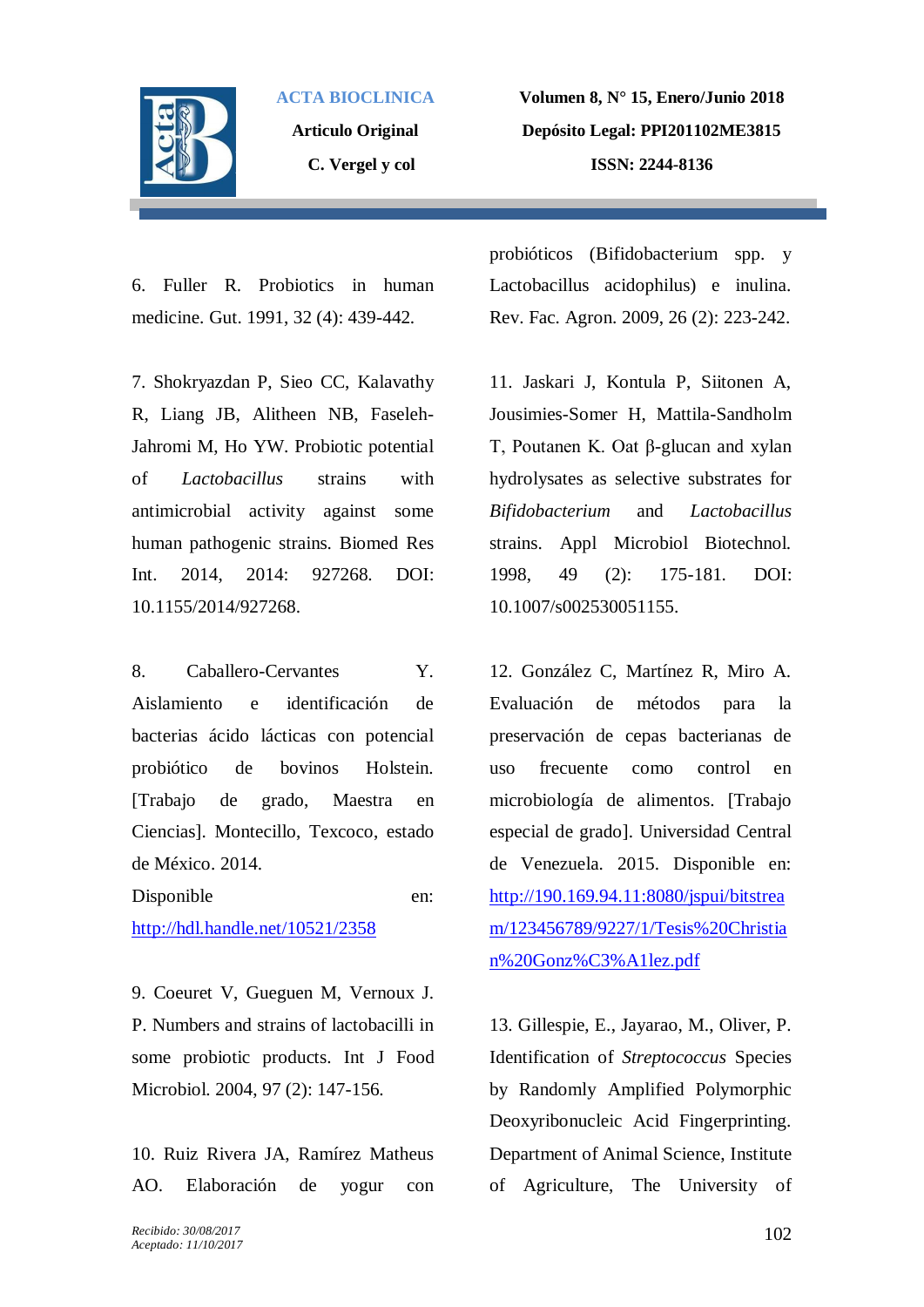

**Articulo Original C. Vergel y col**

**Volumen 8, N° 15, Enero/Junio 2018 Depósito Legal: PPI201102ME3815 ISSN: 2244-8136**

Tennessee, Knoxville Sci. 1997, 80: 471-476.

14. Scartoni D, Desideri I, Giacomelli I, Di Cataldo V, Di Brina L, Mancuso A, Furfaro I, Bonomo P, Simontacchi G, Livi L. Nutritional Supplement Based on Zinc, Prebiotics, Probiotics and Vitamins to Prevent Radiation-related Gastrointestinal Disorders. Anticancer Res. 2015, 35(10):5687-92.

15. Nowak A, Śliżewska K, Otlewska A. Antigenotoxic activity of lactic acid bacteria, prebiotics, and products of their fermentation against selected mutagens. Regul Toxicol Pharmacol. 2015, 73 (3): 938-46. doi: 10.1016/j.yrtph.2015.09.021.

16. Feng J, Liu P, Yang X, Zhao X. Screening of immunomodulatory and adhesive *Lactobacillus* with antagonistic activities against *Salmonella* from fermented vegetables. World J Microbiol Biotechnol. 2015, 31 (12): 1947-1954. DOI: 10.1007/s11274- 015-1939-6.

17. Kozakova H, Schwarzer M, Tuckova L, Srutkova D, Czarnowska E, Rosiak I, Hudcovic T, Schabussova I, Hermanova P, Zakostelska Z, Aleksandrzak-Piekarczyk T, Koryszewska-Baginska A, Tlaskalova-Hogenova H, Cukrowska B. Colonization of germ-free mice with a mixture of three *Lactobacillus* strains enhances the integrity of gut mucosa and ameliorates allergic sensitization. Cell Mol Immunol. 2016, 13 (2): 251- 262. doi: 10.1038/cmi.2015.09.

18. Nawaz M, Ma C, Basra MA, Wang J, Xu J. Amelioration of ovalbumin induced allergic symptoms in Balb/c mice by potentially probiotic strains of Lactobacilli. Benef Microbes. 2015, 6 (5): 669-678. doi: 10.3920/BM2014.0141.

19. Auclair J, Frappier M, Millette M. *Lactobacillus acidophilus* CL1285, *Lactobacillus casei* LBC80R, and *Lactobacillus rhamnosus* CLR2 (Bio-K+): Characterization, Manufacture, Mechanisms of Action, and Quality Control of a Specific Probiotic Combination for Primary Prevention of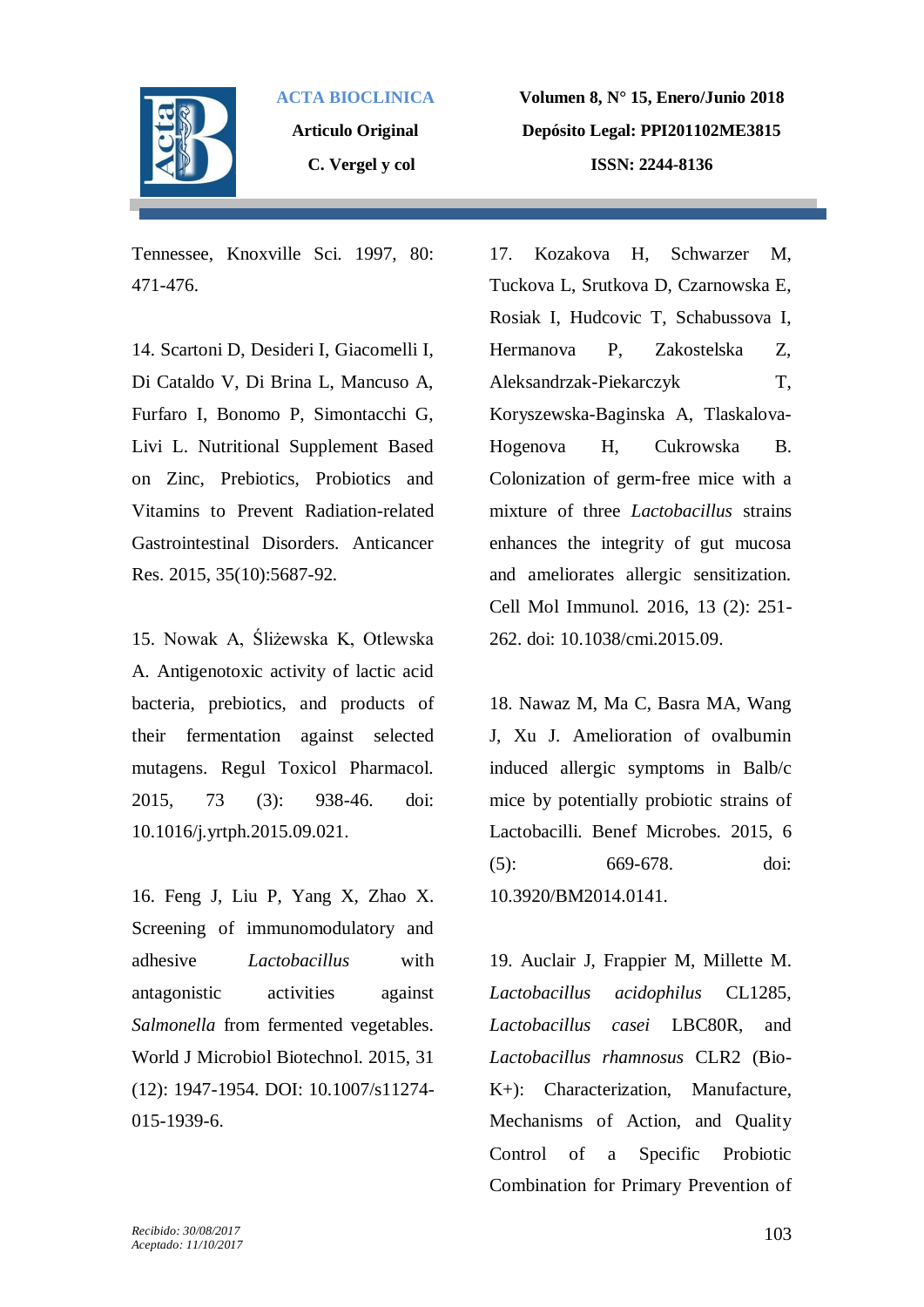

**Articulo Original C. Vergel y col**

**Volumen 8, N° 15, Enero/Junio 2018 Depósito Legal: PPI201102ME3815 ISSN: 2244-8136**

Clostridium difficile Infection. Clin Infect Dis. 2015, 60 (Suppl 2): S135- 143. doi: 10.1093/cid/civ179.

20. Wang R, Chen S, Jin J, Ren F, Li Y, Qiao Z, Wang Y, Zhao L. Survival of *Lactobacillus casei* strain Shirota in the intestines of healthy Chinese adults. Microbiol Immunol. 2015, 59 (5): 268- 276. doi: 10.1111/1348-0421.12249.

21. Matsuzaki T, Yamazaki R, Hashimoto S, Yokokura T. The effect of oral feeding of *Lactobacillus casei* strain Shirota on immunoglobulin E production in mice. J Dairy Sci. 1998, 81 (1): 48-53.

22. Kato I, Tanaka K, Yokokura T. Lactic acid bacterium potently induces the production of interleukin-12 and interferon-gamma by mouse splenocytes. Int. J. Immunopharmacol. 1999, 21 (2): 121-31.

23. Perdigón G, de Macias ME, Alvarez S, Oliver G, de Ruiz Holgado AP. Systemic augmentation of the immune response in mice by feeding fermented milks with *Lactobacillus casei* and *Lactobacillus acidophilus*. Immunology. 1988, 63 (1): 17-23.

24. Sakagami H, Kuroiwa Y, Takeda M, Ota H, Kazama K, Naoe T, Kawazoe Y, Ichikawa S, Kondo H, Yokokura T. Distribution of TNF endogenously induced by various immunopotentiators and *Lactobacillus casei* in mice. In Vivo. 1992, 6 (3): 247-253.

25. Ichikawa H, Kuroiwa T, Inagaki A, Shineha R, Nishihira T, Satomi S, Sakata T. Probiotic bacteria stimulate gut epithelial cell proliferation in rat. Dig Dis Sci. 1999, 44 (10): 2119-2123.

26. Wang C, Nagata S, Asahara T, Yuki N, Matsuda K, Tsuji H, Takahashi T, Nomoto K, Yamashiro Y. Intestinal Microbiota Profiles of Healthy Pre-School and School-Age Children and Effects of Probiotic Supplementation. Ann Nutr Metab. 2015, 67 (4): 257-266.

27. Parassol N, Freitas M, Thoreux K, Dalmasso G, Bourdet-Sicard R, Rampal P. *Lactobacillus casei* DN-114 001 inhibits the increase in paracellular permeability of enteropathogenic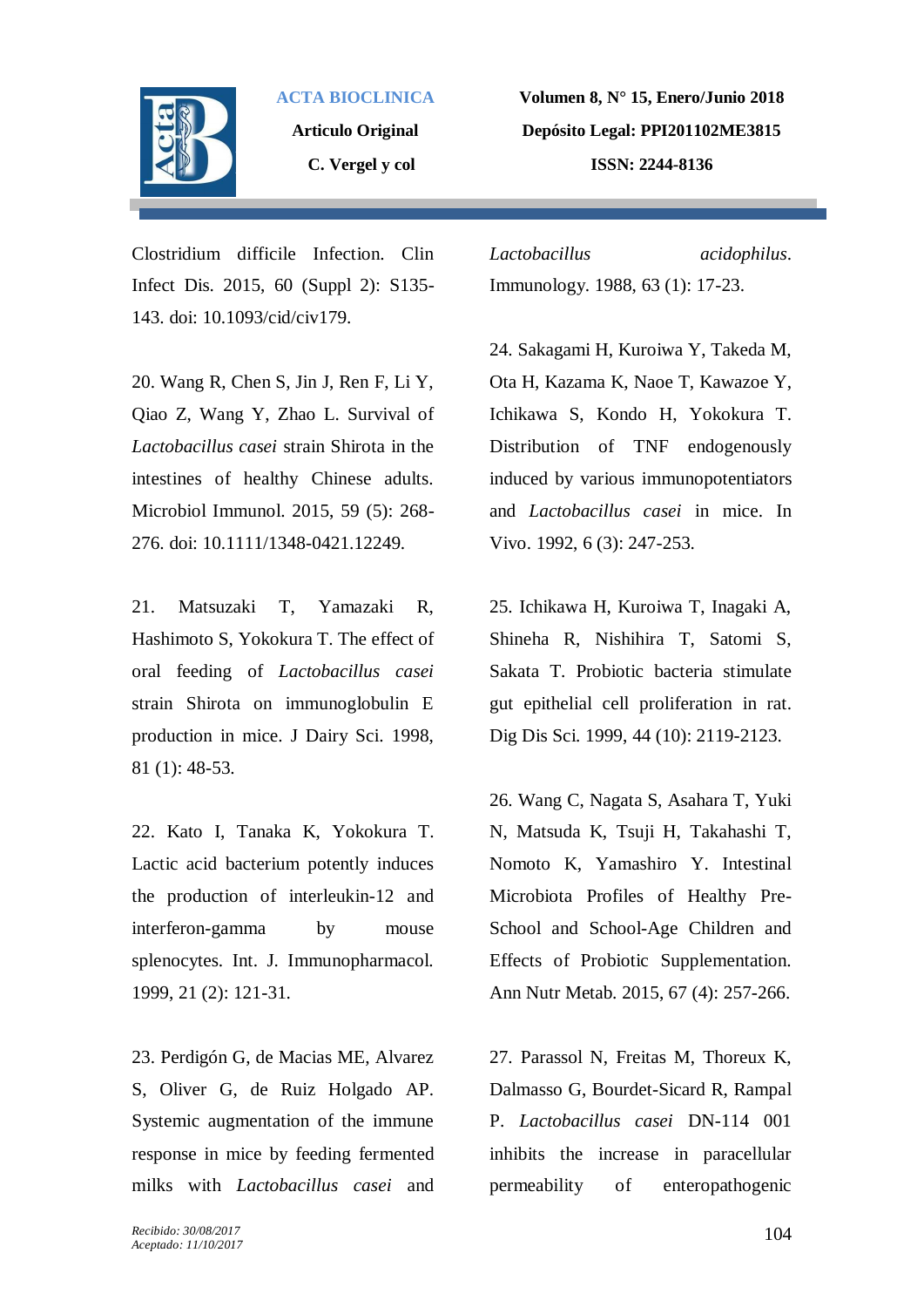

**Articulo Original C. Vergel y col**

**Volumen 8, N° 15, Enero/Junio 2018 Depósito Legal: PPI201102ME3815 ISSN: 2244-8136**

*Escherichia coli*-infected T84 cells. Res Microbiol. 2005, 156 (2): 256-262.

28. Isolauri E, Majamaa H, Arvola T, Rantala I, Virtanen E, Arvilommi H. *Lactobacillus casei* strain GG reverses increased intestinal permeability induced by cow milk in suckling rats. Gastroenterology. 1993, 105 (6): 1643- 1650.

29. Delgado S, Leite AM, Ruas-Madiedo P, Mayo B. Probiotic and technological properties of *Lactobacillus* spp. strains from the human stomach in the search for potential candidates against gastric microbial dysbiosis. Front Microbiol. 2015, 5: 766. doi: 10.3389/fmicb.2014.00766. eCollection 2014.

30. Kleniewska P, Hoffmann A, Pniewska E, Pawliczak R. The 33. Wong S, Jamous A, O'Driscoll J, Sekhar R, Weldon M, Yau CY, Hirani SP, Grimble G, Forbes A. A *Lactobacillus casei* Shirota probiotic drink reduces antibiotic-associated diarrhoea in patients with spinal cord

Influence of Probiotic *Lactobacillus casei* in Combination with Prebiotic Inulin on the Antioxidant Capacity of Human Plasma. Oxid Med Cell Longev. 2016, 2016: 1340903. doi: 10.1155/2016/1340903.

31. Zambori C, Morvay AA, Sala C, Licker M, Gurban C, Tanasie G, Tirziu E. Antimicrobial effect of probiotics on bacterial species from dental plaque. J Infect Dev Ctries. 2016, 10 (3): 214- 221. doi: 10.3855/jidc.6800.

32. Matsubara VH, Wang Y, Bandara HM, Mayer MP, Samaranayake LP. Probiotic lactobacilli inhibit early stages of *Candida albicans* biofilm development by reducing their growth, cell adhesion, and filamentation. Appl Microbiol Biotechnol. 2016, 100(14): 6415-6426. doi: 10.1007/s00253-016- 7527-3.

injuries: a randomised controlled trial. Br J Nutr. 2014, 111 (4): 672-68. doi: 10.1017/S0007114513002973.

34. Wu ZJ, DU X, Zheng J. Role of *Lactobacillus* in the prevention of